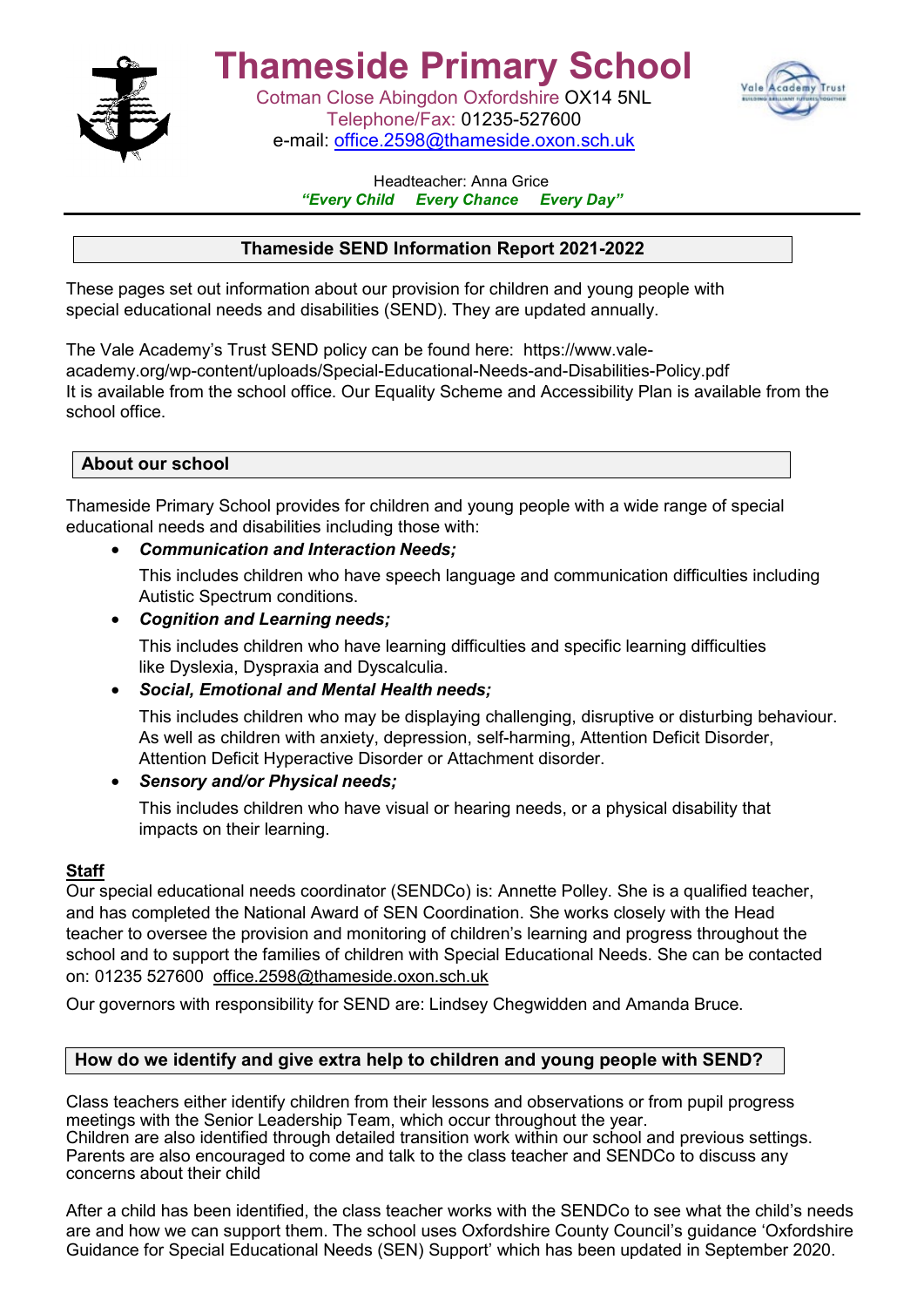The guidance sets out:

- How we identify if a child or young person has a special educational need.
- How we assess children and plan for their special educational needs, and how we adapt our teaching.
- Ways in which we can adapt our school environment to meet each child's needs
- How we review progress, agree outcomes, and involve you and your child in this.

The guidance is available for parents- Please contact Miss Polley for a copy.

### **How do we work with parents and children/young people and communicate the provision?**

We will always contact parents if we have a concern that a child or young person may have a special educational need. This can be discussed throughout the school year at any point. The teacher and/ or the SENDCo will arrange meeting about a child's learning or behaviour to allow parents to understand and ask questions.

We share information with children, staff, parents and professionals in a document called a pupil profile. The pupil profiles detail the child's strengths, needs, the provision we offer and termly targets. These are updated and reviewed termly to address the child's needs at that specific time and their progress towards their targets. These will be shared with parents either at parents' evenings or scheduled phone calls. Children and families are involved in their SEND outcomes when they are reviewed three times a year. Starting in Oct 2021, the children who are working at least two years below their chronological year group will have six weekly SMART targets to monitor their progress.

We work closely with children and young people with SEND and their parents to agree outcomes and how we will all work towards these, and then to review progress. For specific children, parents are a part of the EHCP review process where they contribute their comments and ideas for alternative provision if it is appropriate.

Children are involved in their SEND outcomes when they are reviewed three times a year. An adult works with them and asks them to reflect on their outcome. In lessons regular reflection time is included for all children to reflect on their learning and progress. Success sharing is also an opportunity for children and parents to reflect on a term's learning prior to parents evening and they are invited in to look at the books and review what has worked well and what they would like to work on. SEND children are supported by school staff if parents are unable to attend these sessions. There are also opportunities for parents and children to contribute to our policies on SEND and Equality. We do this by parent questionnaires, school council and feedback from parents and children.

## **How do we adapt the curriculum and environment to support learners with SEND?**

We offer a broad and balanced curriculum for all children and young people including those with SEND. All children are included in trips, activities, plays and sporting events unless there is a specific health and safety concern. All suitable provision is made to make the curriculum inclusive with appropriate and additional support.

These may include additional adults, pre warning of activities, specialist roles in the activity or social stories. The way we adapt this for children with SEND and disabled children is set out in the School Accessibility Plan.

Teachers are responsible for the progress of all children and lessons are differentiated to ensure success and progress for everyone. Resources such as visual timetables, task boards, now and next boards, word banks, number resources, quiet spaces, writing frames, self-help prompts are used to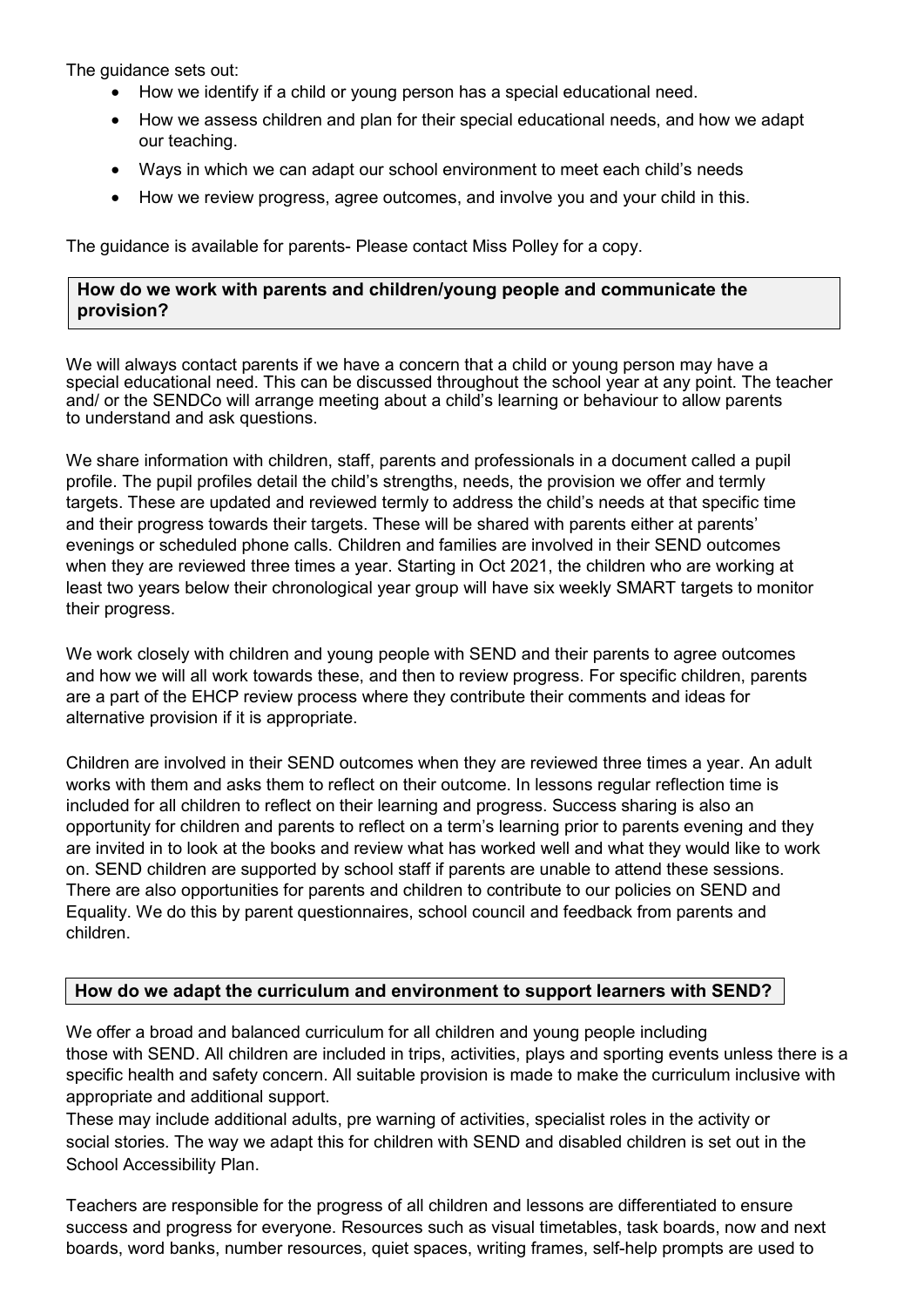help children become independent learners. All children, throughout the school are encouraged and supported to use the 'Learning to Learn 'strategies to improve their learning.

The school offers many intervention programmes which offer support to help children keep up academically and provide social and emotional support. These are usually delivered by a Teaching Assistant or teacher and are monitored by the SENDCo.

Throughout the year, we offer the following intervention programmes:

- Early Talk Boost (Nursery- Language based intervention)
- Talk Boost (Reception and Key Stage 1 Language based intervention)
- Drawing and Talking (Emotional support)
- Communication Group- (ASC and Emotional support)
- Brick Therapy (Small group intervention)
- Play therapy- The Oxfordshire Play Association
- Check in times/ Home school communications (Emotional support)
- Peer Mentors (Emotional support)
- Little Wandle Keep up Phonics interventions
- Keep up Reading Skills- Based on VAT Reading Key Principles
- Keep up and Pre- teaching Maths labels based on children's needs from the class assessments and targets (Maths support)
- Keep up and Pre- teaching English (Reading and Writing) labels based on children's needs from the class assessments and targets (English support).
- Speech and Language groups throughout the school using advice from professionals. (Communication Skills)
- Individual provision developed to meet children with complex needs (Personalised timetables and holistic approaches)

## **What do we do to support the wellbeing of children/young people withSEN?**

We listen to the views of all the children through school council representatives in each year group, pupil questionnaires, home school link workers and daily conversations within the classroom. These views are then addressed in school council meetings, assemblies, pupil focus groups and in school policies. Children with SEND have the additional opportunity to share their views on their pupil profile and in some cases their Educational Health Care Plans.

Children who have Social and Emotional needs are supported in many ways. Within class if appropriate there are quiet areas for the children to either work or have some quiet time. Visual prompts and stories are available to support the children and designated check in times to discuss feelings with key staff members. All children have access to assemblies based on current topics, our PHSE curriculum and home school link workers. In specific cases, the school works with outside agencies such as CAMHS, Social Care and Young Carers to support children's emotional needs. Children with identified Emotional and Communication needs take part in a weekly social group within their year group.

Most of our lunchtime supervisors are also teaching assistants so there is a consistency between classroom and break times. The school behaviour procedure outlines arrangements within school.

The full policy can be found here: [https://www.vale-academy.org/wp-content/uploads/Behaviour-](https://www.vale-academy.org/wp-content/uploads/Behaviour-Management-Policy.pdf)[Management-Policy.pdf](https://www.vale-academy.org/wp-content/uploads/Behaviour-Management-Policy.pdf)

We take bullying very seriously. We help to prevent bullying of children/young people with SEND through assemblies, through PSHE lessons, listening and following up children's and parent's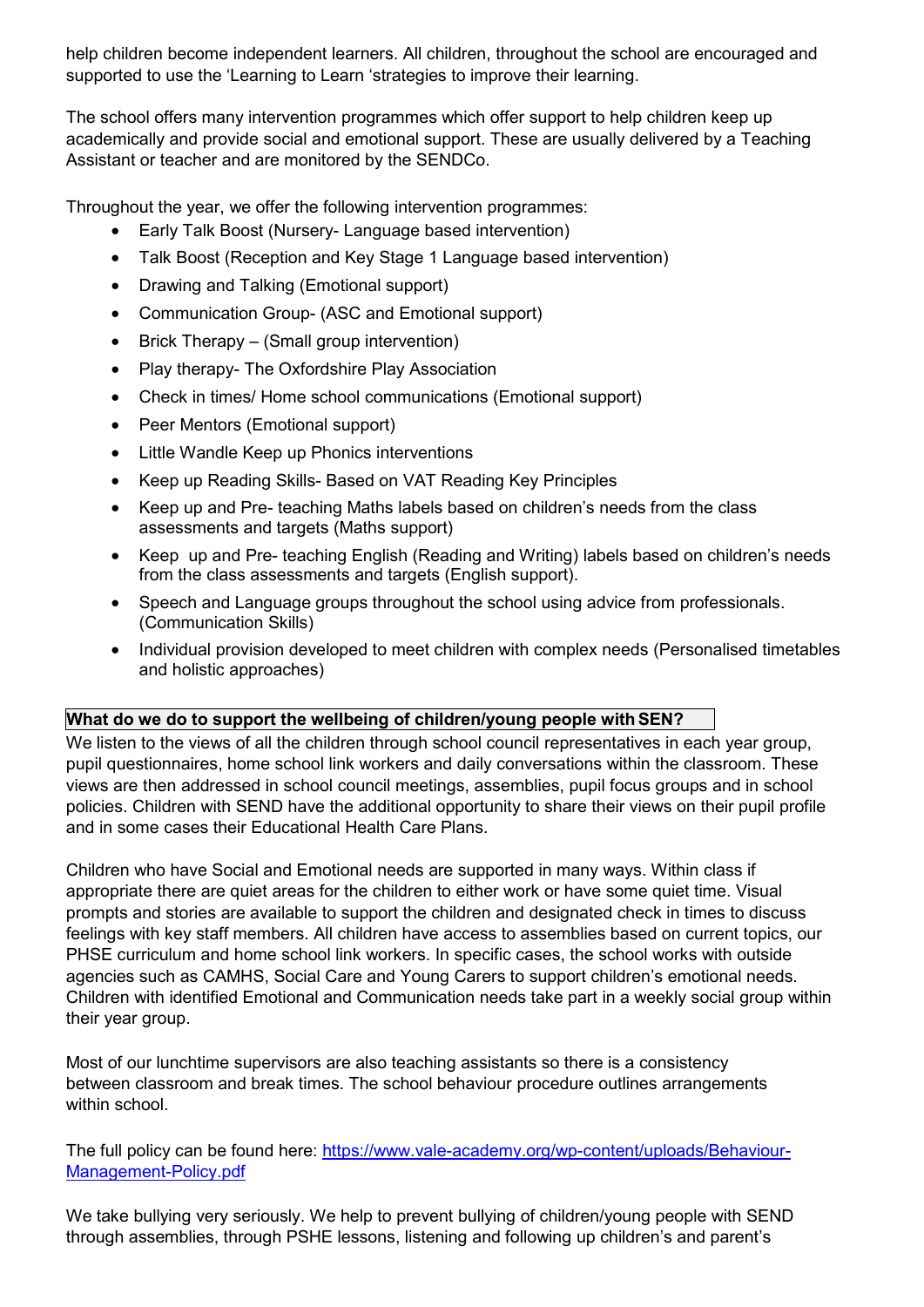concerns. The Anti- Bulling Policy can be found here: [https://www.vale-academy.org/wp](https://www.vale-academy.org/wp-content/uploads/Anti-Bullying-Policy.pdf)[content/uploads/Anti-Bullying-Policy.pdf](https://www.vale-academy.org/wp-content/uploads/Anti-Bullying-Policy.pdf)

When the school has a Child We Look After, the school creates strong links between carers, social workers and the Virtual School. There are two PEP meetings a year to set targets and arrange suitable provision for the young person.

#### **What expertise can we offer?**

Our SENDCo has undertaken the National SENCO Award training and has the support of the Vale Academy Trust's Inclusion team.

We also have access to a range of specialist support services including;

- Educational Psychology
- SENSS, support children with the following needs;
	- Communication and language
	- Sensory needs and physical needs
	- -Speech and language therapy,
	- Occupational therapy
	- Autism support
- Child and Adolescent Mental Health Services (CAMHS)
- Oxfordshire School Inclusion Team
- Therapy services
- **Early Intervention Service**
- Children's Social Care
- Family Autism Support
- Be Free Young Carers- Support for young carers.
- Play Therapy- Oxfordshire Play Association
- Specific services for individual children's personal circumstances

Information about these services and what they offer can be found on the Oxfordshire County Council SEND Local Offer web page:

[https://www.oxfordshire.gov.uk/residents/children-education-and-families/education-and-learning/special](https://www.oxfordshire.gov.uk/residents/children-education-and-families/education-and-learning/special-educational-needs-and-disability-local-offer)[educational-needs-and-disability-local-offer](https://www.oxfordshire.gov.uk/residents/children-education-and-families/education-and-learning/special-educational-needs-and-disability-local-offer)

We always discuss the involvement of specialist SEND services with parents and involve them in the referral process. We also work with other services and organisations that are involved with a family, with the family's permission. If there is a safeguarding concern, information can be shared without permission.

#### **How do we know if SEND provision is effective?**

The progress of all children/young people is tracked throughout the school through our pupil tracking systems. Data is analysed termly and any concerns are followed up in pupil progress meetings with class teachers, the head teacher and SENDCo.

In addition, for children/young people with SEND we regularly review progress towards agreed outcomes on their pupil profiles by assessing whether the support that's been in place has made a difference and what we need to do next. Starting in Oct 2021, the children who are working at least two years below their chronological year group will have six weekly SMART targets to monitor their progress. We evaluate this progress against age related expectations for the individual's ability level. Children's progress in Maths, Reading and Writing is measured termly, using our school tracking system and the end of unit assessments e.g. White Rose Maths, which are matched to the individual's learning levels.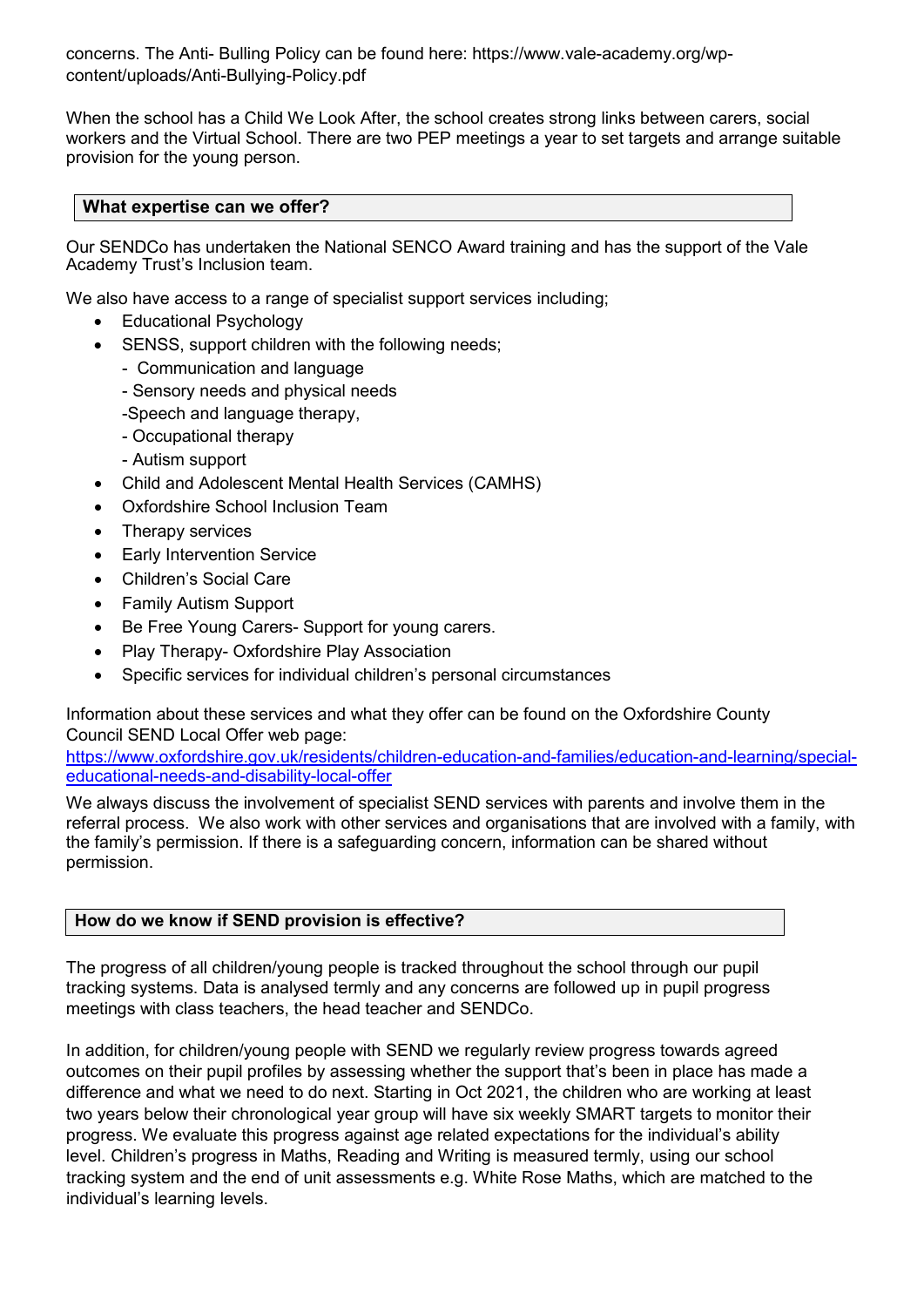These assessments are analysed in Pupil Progress Meetings and in termly provision map reviews, to see if the additional support has impacted on their overall attainment. The impact of social and emotional interventions are monitored using the Strengths and Difficulties questionnaire. This is tracked at the start and end of the school year. The effectiveness is analysed and appropriate changes are made to challenge the necessary children.

### **How are children and young people with SEND helped to access activities outside of the classroom?**

Most support is provided in the classroom by the teacher and teaching assistant. Interventions take place throughout the school day either one to one and in small groups within in the classroom as much as possible. Interventions are short and concise to ensure children have access to the broad curriculum Thameside has to offer. If a child is not confident in the intervention activity, the intervention will be revisited on another day and the teacher informed.

We always try to ensure children and young people are included in activities and trips following risk assessments where needed and in accordance with duties under the Equalities Act 2010. We talk to parents and young people when planning trips so that everyone is clear about what will happen throughout the day.

There is information about activities and events for disabled children and those with SEND in Oxfordshire in the Family Information Directory: <http://fisd.oxfordshire.gov.uk/kb5/oxfordshire/fsd/disabilities.page>

The Local Offer also has information about activities, childcare and clubs for children with SEND.

<https://www.oxfordshire.gov.uk/cms/public-site/special-educational-needs-and-disability-local-offer>

#### **What happens when you join and leave the school?**

We encourage all new children to visit the school before starting. For children/young people with SEND we offer extra visits, meetings with SENDCo and liaisons with previous schools or early years' settings.

When joining our school in the Early Years, staff and the SENDCo liaise with parents, previous settings and the EYESENIT to gather all the necessary information to make starting school or nursery successful. The appropriate staff complete a parent visit with families and offer taster sessions before the new term to welcome children and parents to our school.

Year 6 children transferring to local secondary schools have the chance to visit the school for a number of taster days. Representatives from secondary schools visit to talk with the children and teachers to gain information for a smooth transition. The SENDCo and Year 6 teachers liaise over the transfer procedure and where transfer is local; meetings are arranged between the appropriate staff.

At all times of transition SEND information is gathered together and records transferred to the new teacher or school. Additional meetings and visits are arranged for those children who may need them.

#### **Who to contact?**

If you are concerned about your child, please contact their class teacher to discuss your concerns. After this initial discussion, if it appropriate a meeting with the SENDCo and Head teacher can be arranged to discuss the matter further and put plan in place.

If you'd like to feedback, including compliments and complaints about SEND provision please contact the head teacher. You may also contact the Governing Body. Government publications regarding parents' rights are available in school. We aim to respond to any complaints as soon as possible.